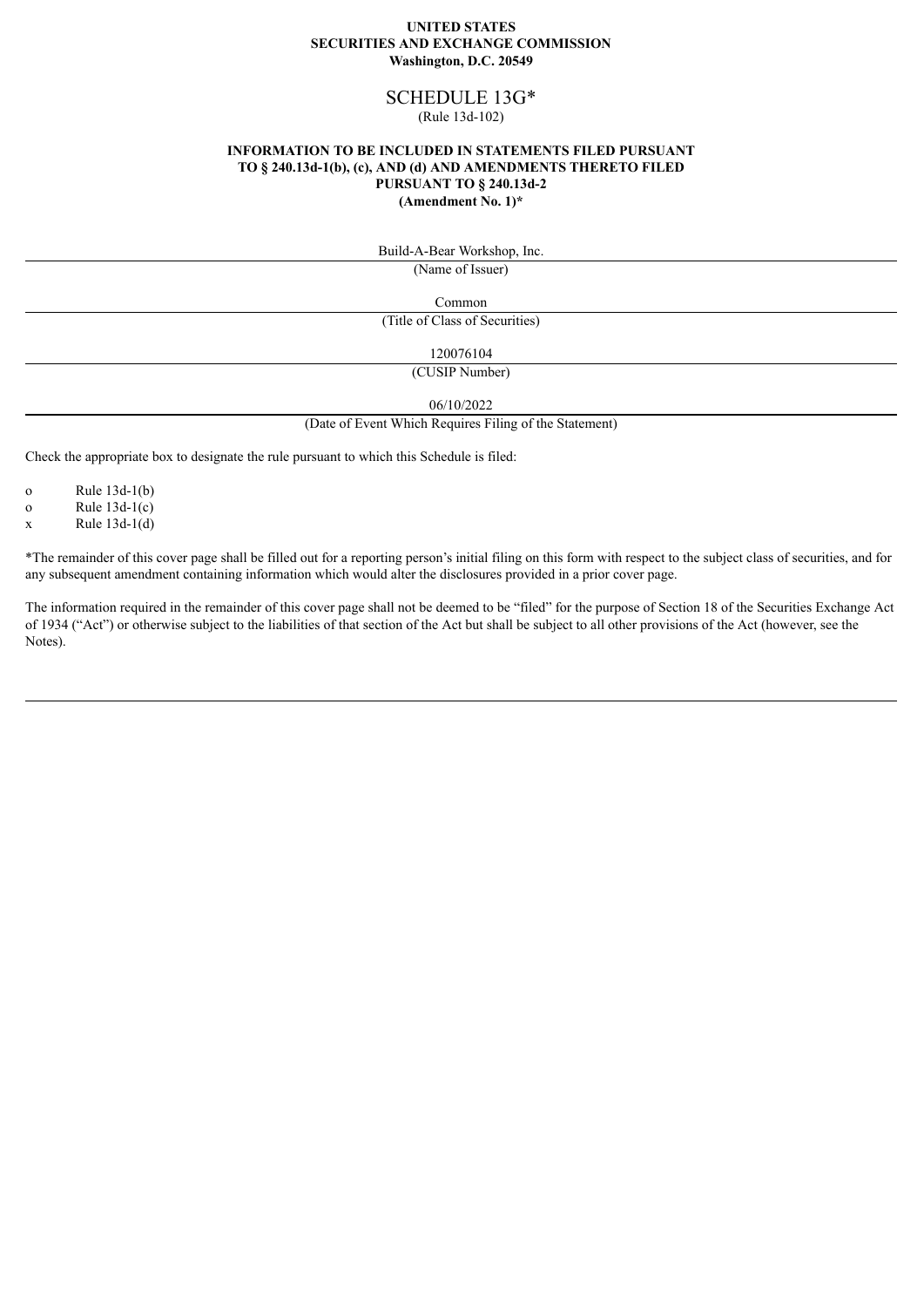| 1.               | NAME OF REPORTING PERSONS                                                                                                                      |                                             |                            |  |  |
|------------------|------------------------------------------------------------------------------------------------------------------------------------------------|---------------------------------------------|----------------------------|--|--|
|                  | Pacifica Capital Investments                                                                                                                   |                                             |                            |  |  |
| 2.               | CHECK THE APPROPRIATE BOX IF A MEMBER OF A GROUP<br>(see instructions)<br>(a)<br>$\mathbf{O}$<br>(b)<br>$\mathbf{o}$                           |                                             |                            |  |  |
| 3.               | <b>SEC USE ONLY</b>                                                                                                                            |                                             |                            |  |  |
| $\overline{4}$ . | CITIZENSHIP OR PLACE OF ORGANIZATION                                                                                                           |                                             |                            |  |  |
|                  | Texas, United States                                                                                                                           |                                             |                            |  |  |
|                  | <b>NUMBER OF</b><br><b>SHARES</b><br><b>BENEFICIALLY</b><br><b>OWNED BY</b><br><b>EACH</b><br><b>REPORTING</b><br><b>PERSON</b><br><b>WITH</b> | 5.                                          | <b>SOLE VOTING POWER</b>   |  |  |
|                  |                                                                                                                                                |                                             | $\boldsymbol{0}$           |  |  |
|                  |                                                                                                                                                | 6.                                          | <b>SHARED VOTING POWER</b> |  |  |
|                  |                                                                                                                                                |                                             | $\mathbf{0}$               |  |  |
|                  |                                                                                                                                                | 7.                                          | SOLE DISPOSITIVE POWER     |  |  |
|                  |                                                                                                                                                |                                             | 462848                     |  |  |
|                  |                                                                                                                                                | 8.                                          | SHARED DISPOSITIVE POWER   |  |  |
|                  |                                                                                                                                                |                                             | $\boldsymbol{0}$           |  |  |
| 9.               | AGGREGATE AMOUNT BENEFICIALLY OWNED BY EACH REPORTING PERSON                                                                                   |                                             |                            |  |  |
|                  | $\overline{0}$                                                                                                                                 |                                             |                            |  |  |
| 10.              | CHECK IF THE AGGREGATE AMOUNT IN ROW (9) EXCLUDES CERTAIN SHARES                                                                               |                                             |                            |  |  |
|                  | (SEE INSTRUCTIONS)<br>$\Box$                                                                                                                   |                                             |                            |  |  |
| 11.              | PERCENT OF CLASS REPRESENTED BY AMOUNT IN ROW (9)                                                                                              |                                             |                            |  |  |
|                  | $\overline{0}$                                                                                                                                 |                                             |                            |  |  |
| 12.              |                                                                                                                                                | TYPE OF REPORTING PERSON (SEE INSTRUCTIONS) |                            |  |  |
|                  | IA, Investment Adviser                                                                                                                         |                                             |                            |  |  |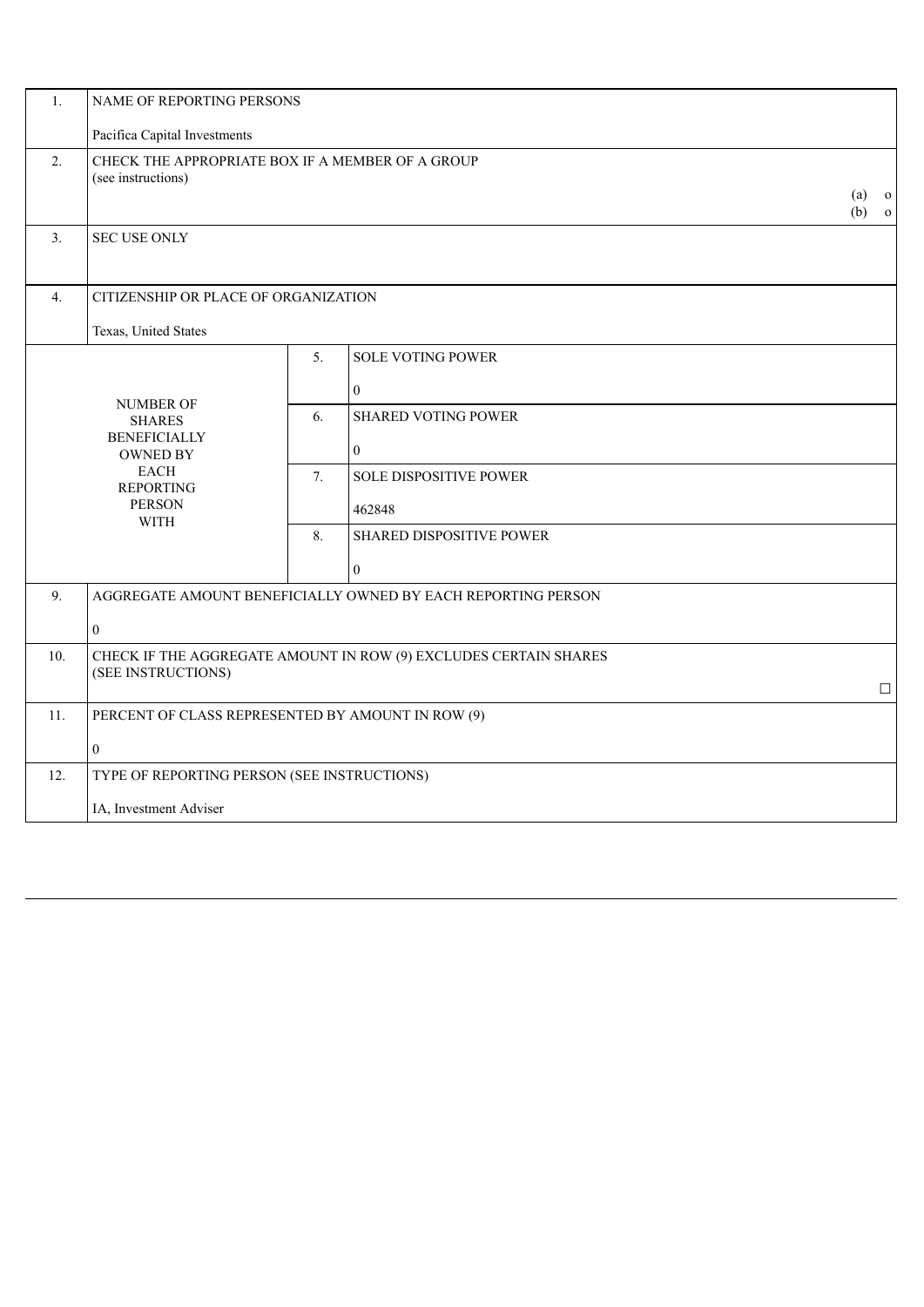#### **Item 1(a). Name of Issuer:**

Build-A-Bear Workshop, Inc.

#### **Item 1(b). Address of Issuer's Principal Executive Offices:**

1954 Innerbelt Business Center Drive St. Louis, MO 63114 United States

#### **Item 2(a). Name of Person Filing:**

Pacifica Capital Investments

## **Item 2(b). Address of Principal Business Office or, if none, Residence:**

3550 Lakeline Blvd. Ste 170, #1715 Leander, TX 78641

#### **Item 2(c). Citizenship:**

United States

## **Item 2(d). Title of Class of Securities:**

Common

#### **Item 2(e). CUSIP Number:**

**120076104**

## Item 3. If this statement is filed pursuant to §§ 240.13d-1(b), or 240.13d-2(b) or (c), check whether the person filing is a:

| (a) | $\mathbf 0$  | Broker or dealer registered under Section 15 of the Act (15 U.S.C. 780);                                               |
|-----|--------------|------------------------------------------------------------------------------------------------------------------------|
| (b) | $\mathbf{O}$ | Bank as defined in Section $3(a)(6)$ of the Act (15 U.S.C. 78c);                                                       |
| (c) | $\mathbf{O}$ | Insurance company as defined in Section $3(a)(19)$ of the Act (15 U.S.C. 78c);                                         |
| (d) | $\Omega$     | Investment company registered under Section 8 of the Investment Company Act of 1940 (15 U.S.C. 80a-8);                 |
| (e) | $\mathbf{O}$ | An investment adviser in accordance with $\S 240.13d-1(b)(1)(ii)(E)$ ;                                                 |
| (f) | $\mathbf{O}$ | An employee benefit plan or endowment fund in accordance with $\S$ 240.13d-1(b)(1)(ii)(F);                             |
| (g) | $\Omega$     | A parent holding company or control person in accordance with $\S 240.13d-1(b)(1)(ii)(G)$ ;                            |
| (h) | $\Omega$     | A savings association as defined in Section 3(b) of the Federal Deposit Insurance Act (12 U.S.C. 1813);                |
| (i) | $\Omega$     | A church plan that is excluded from the definition of an investment company under Section $3(c)(14)$ of the Investment |
|     |              | Company Act (15 U.S.C. 80a-3);                                                                                         |
| (j) | $\mathbf 0$  | A non-U.S. institution in accordance with $\S 240.13d-1(b)(1)(ii)(J)$ ;                                                |
| (k) | 0            | Group, in accordance with § 240.13d-1(b)(1)(ii)(K).                                                                    |
|     |              |                                                                                                                        |

If filing as a non-U.S. institution in accordance with § 240.13d-1(b)(1)(ii)(J), please specify the type of institution: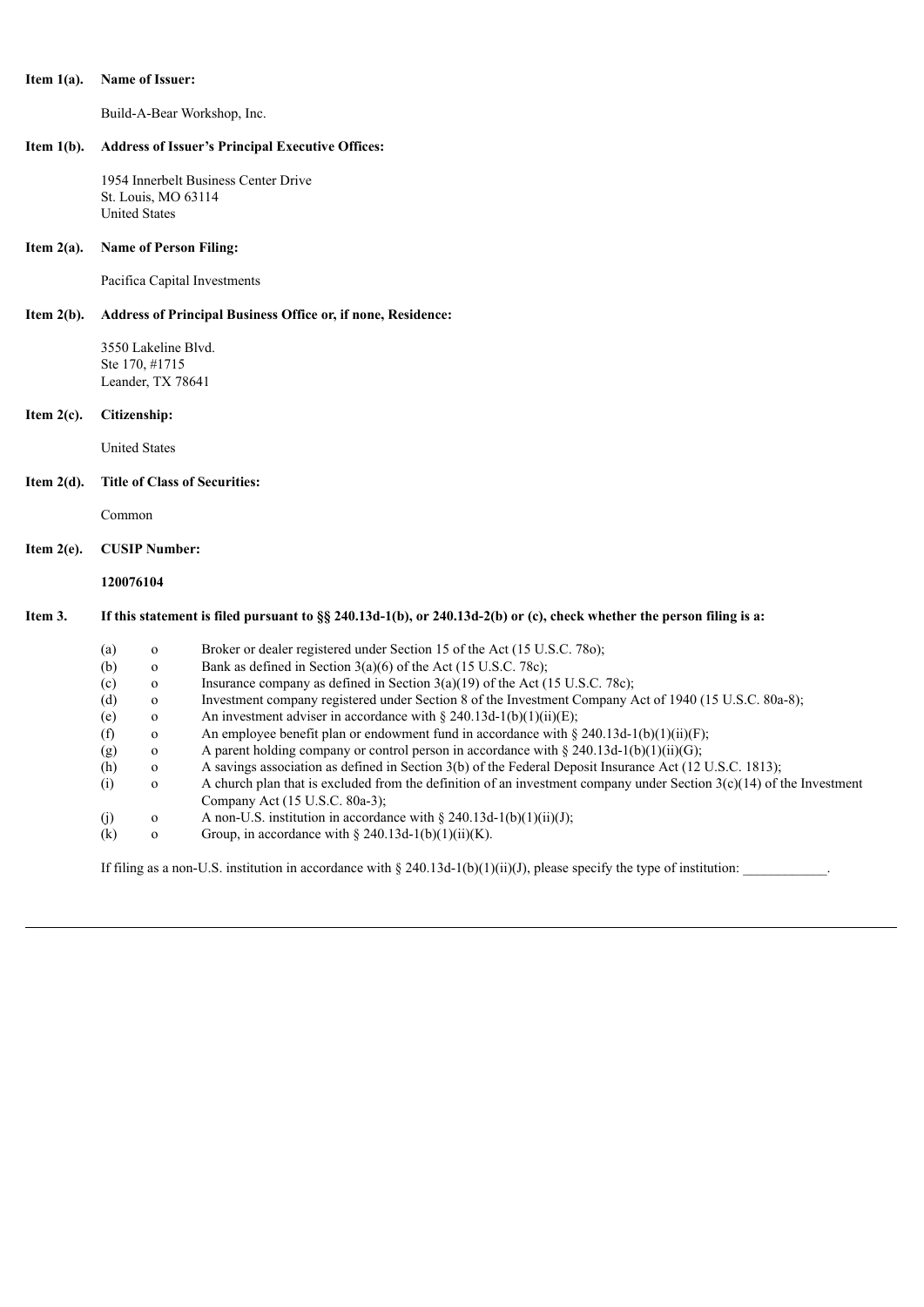# **Item 4. Ownership:**

Provide the following information regarding the aggregate number and percentage of the class of securities of the issuer identified in Item 1.

- (a) Amount beneficially owned: 0
- (b) Percent of class: 0
- (c) Number of shares as to which the person has:
	- (i) Sole power to vote or to direct the vote: 0
	- (ii) Shared power to vote or to direct the vote: 0
	- (iii) Sole power to dispose or to direct the disposition of: 0
	- (iv) Shared power to dispose or to direct the disposition of: 0

## **Item 5. Ownership of Five Percent or Less of a Class:**

If this statement is being filed to report the fact that as of the date hereof the reporting person has ceased to be the beneficial owner of more than 5 percent of the class of securities, check the following.  $\boxtimes$ 

**Item 6. Ownership of More Than Five Percent on Behalf of Another Person:**

N/A

Item 7. Identification and Classification of the Subsidiary Which Acquired the Security Being Reported on By the Parent Holding Company:

**N/A**

**Item 8. Identification and Classification of Members of the Group:**

**N/A**

**Item 9. Notice of Dissolution of Group:**

**N/A**

**Item 10. Certifications:**

By signing below, I certify that, to the best of my knowledge and belief, the securities referred to above were acquired and are held in the ordinary course of business and were not acquired and are not held for the purpose of or with the effect of changing or influencing the control of the issuer of the securities and were not acquired and are not held in connection with or as a participant in any transaction having that purpose or effect.